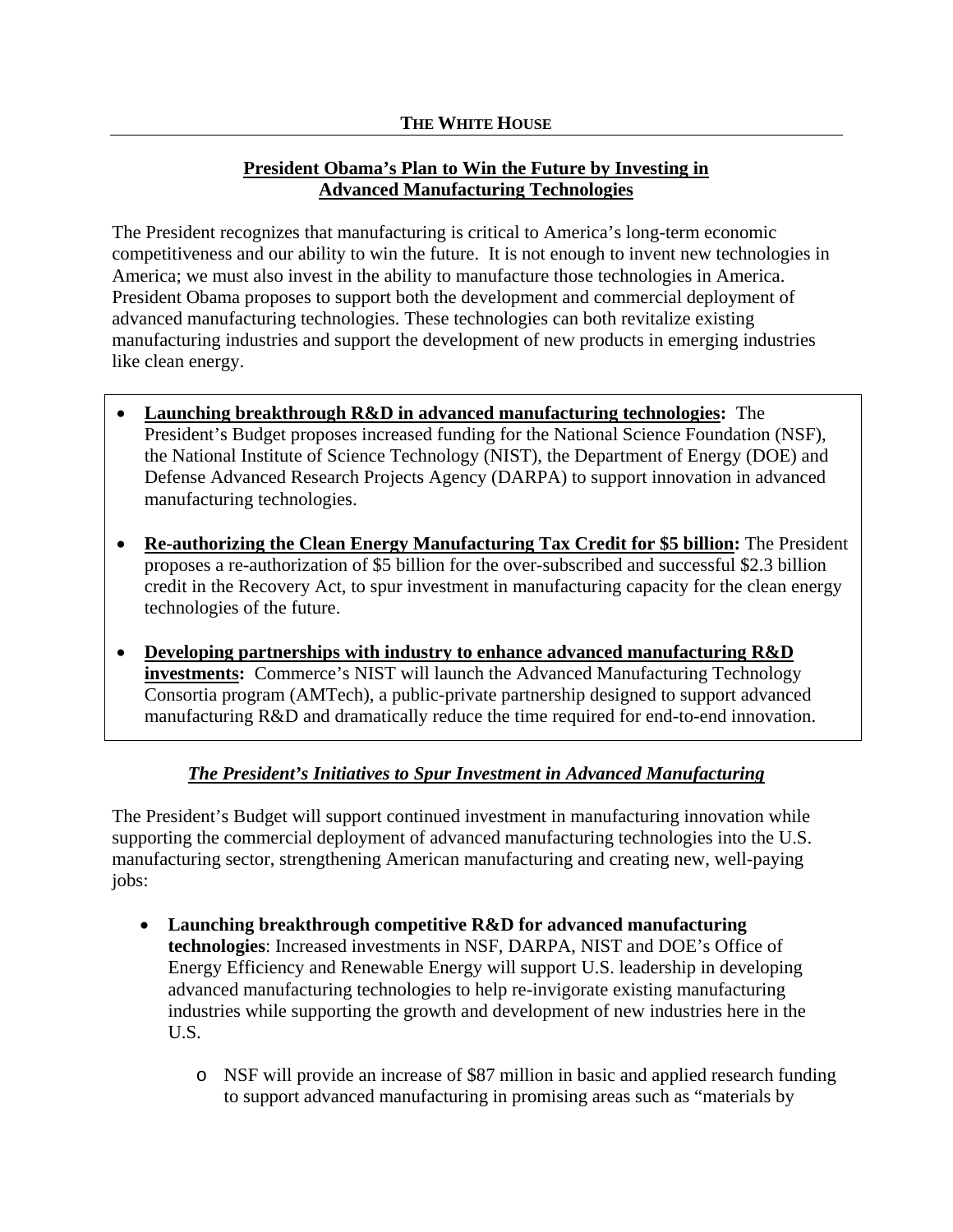design," nano-manufacturing, next-generation robotics, and cyber-physical systems like smart buildings and bridges.

- o DARPA is investing \$1 billion in advanced manufacturing over five years to fundamentally change the way we build things and dramatically reduce the time from design to production. For example, the "Adaptive Vehicle Make" program is focused on the manufacturing of complex defense systems, seeking breakthroughs like those that gave rise to the innovation and speed that characterizes microelectronics and information technology, with the goal of reducing the time to field by a factor of five.
- o The Budget also includes over \$763 million for NIST laboratories to accelerate the development of measurements and related technological advances, in areas including nano-manufacturing, network security, and bio-manufacturing.
- o The Budget provides more than \$500 million for DOE to support R&D for advanced manufacturing technologies related to energy, such as flexible electronics for components like batteries and solar cells, low-carbon biosynthesis of industrial chemicals, and cost-effective ultra-light, ultra-durable materials for automobiles.
- o In addition, the Budget established a new \$3 billion Wireless Innovation (WIN) Fund that will help spur the development of new wireless technologies. Funding in the NSF, DARPA, NIST, and other agencies will support applied research that will help advance and enable communications technologies and applications of the future.
- **Re-authorizing the successful Clean Energy Manufacturing Tax Credit (Section 48C) to support manufacturing investment**: The initial \$2.3 billion Recovery Act credit was oversubscribed by a ratio of more than three to one, reflecting a deep pipeline of high-quality clean energy manufacturing opportunities in the U.S. Re-authorizing this program for \$5 billion would provide a market incentive and a clear signal that the U.S. is an attractive location for manufacturing facilities, enhancing our ability to compete while building on the foundation that has been recently established. This credit will incentivize at least \$11.7 billion in private sector investment and create thousands of well-paying manufacturing and construction jobs across the country.
- **Identifying and developing platform technologies in collaboration with industry:**  The President's Budget provides \$12 million in 2012 to initiate the Advanced Manufacturing Technology Consortia (AMTech) program, a public-private partnership aimed at improving manufacturing R&D investments and reducing the time required to bring innovations to market. In addition, the Budget includes \$75 million for the Technology Innovation Program which supports public-private partnerships targeting high-risk, high-reward innovative technologies that could improve manufacturing processes.